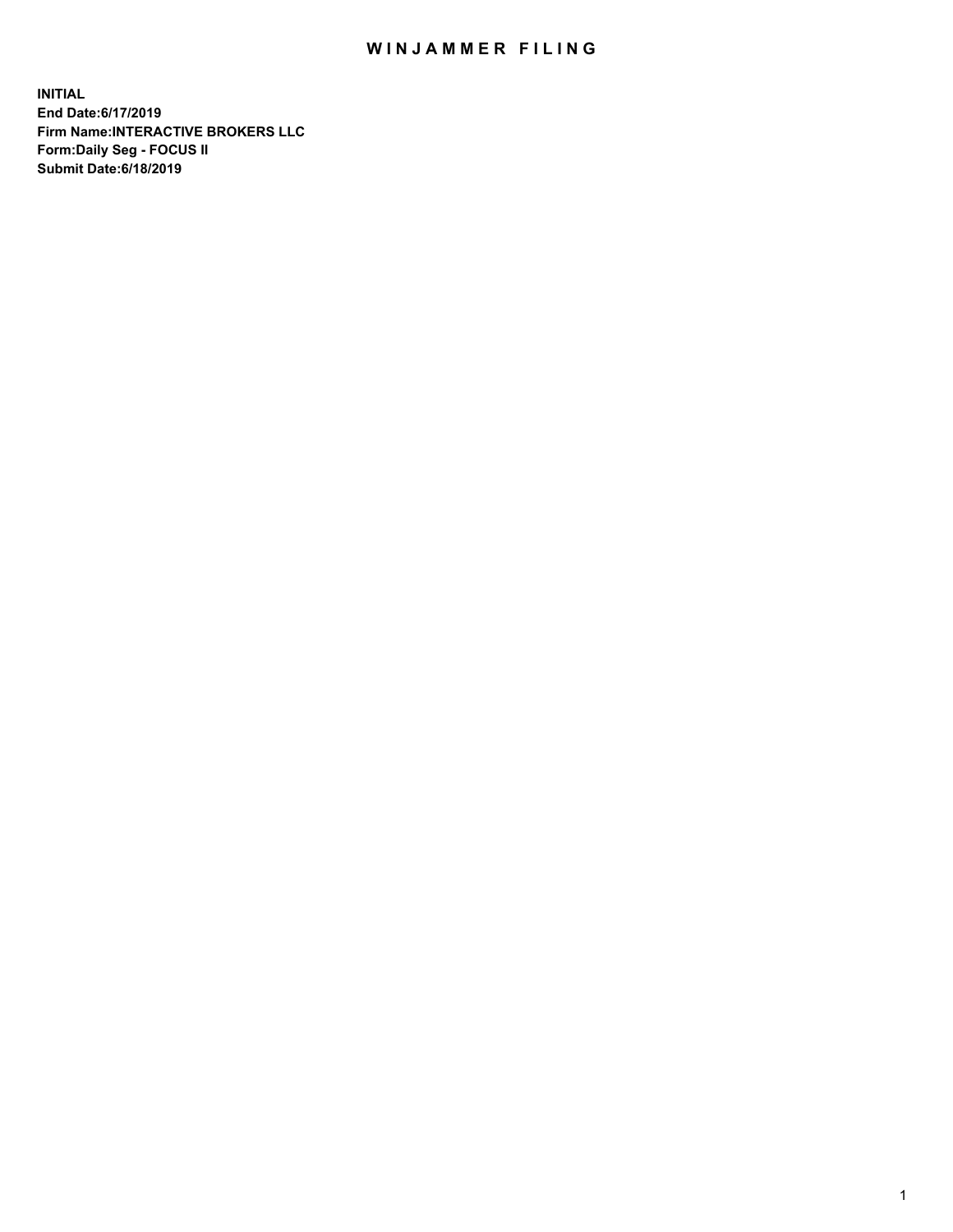**INITIAL End Date:6/17/2019 Firm Name:INTERACTIVE BROKERS LLC Form:Daily Seg - FOCUS II Submit Date:6/18/2019 Daily Segregation - Cover Page**

| Name of Company                                                                                                                                                                                                                                                                                                                | <b>INTERACTIVE BROKERS LLC</b>                                                                  |
|--------------------------------------------------------------------------------------------------------------------------------------------------------------------------------------------------------------------------------------------------------------------------------------------------------------------------------|-------------------------------------------------------------------------------------------------|
| <b>Contact Name</b>                                                                                                                                                                                                                                                                                                            | James Menicucci                                                                                 |
| <b>Contact Phone Number</b>                                                                                                                                                                                                                                                                                                    | 203-618-8085                                                                                    |
| <b>Contact Email Address</b>                                                                                                                                                                                                                                                                                                   | jmenicucci@interactivebrokers.c<br>om                                                           |
| FCM's Customer Segregated Funds Residual Interest Target (choose one):<br>a. Minimum dollar amount: ; or<br>b. Minimum percentage of customer segregated funds required:% ; or<br>c. Dollar amount range between: and; or<br>d. Percentage range of customer segregated funds required between:% and%.                         | $\overline{\mathbf{0}}$<br>$\overline{\mathbf{0}}$<br>155,000,000 245,000,000<br>0 <sub>0</sub> |
| FCM's Customer Secured Amount Funds Residual Interest Target (choose one):<br>a. Minimum dollar amount: ; or<br>b. Minimum percentage of customer secured funds required:% ; or<br>c. Dollar amount range between: and; or<br>d. Percentage range of customer secured funds required between:% and%.                           | $\overline{\mathbf{0}}$<br>0<br>80,000,000 120,000,000<br>0 <sub>0</sub>                        |
| FCM's Cleared Swaps Customer Collateral Residual Interest Target (choose one):<br>a. Minimum dollar amount: ; or<br>b. Minimum percentage of cleared swaps customer collateral required:% ; or<br>c. Dollar amount range between: and; or<br>d. Percentage range of cleared swaps customer collateral required between:% and%. | $\overline{\mathbf{0}}$<br><u>0</u><br>$\underline{0}$ $\underline{0}$<br>00                    |

Attach supporting documents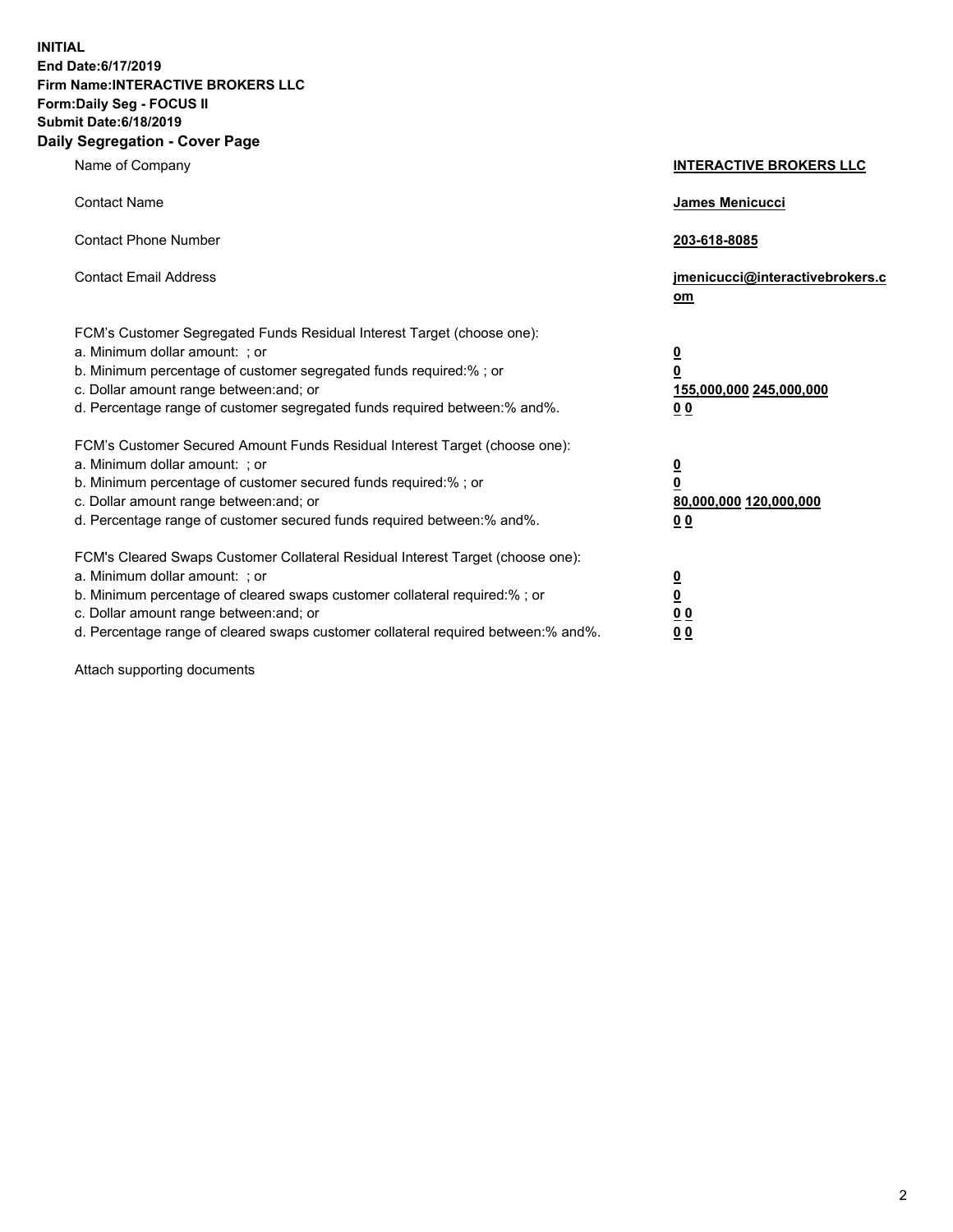## **INITIAL End Date:6/17/2019 Firm Name:INTERACTIVE BROKERS LLC Form:Daily Seg - FOCUS II Submit Date:6/18/2019 Daily Segregation - Secured Amounts**

|                | Daily Ocglegation - Occuled Aniounts                                                                       |                                                      |
|----------------|------------------------------------------------------------------------------------------------------------|------------------------------------------------------|
|                | Foreign Futures and Foreign Options Secured Amounts                                                        |                                                      |
|                | Amount required to be set aside pursuant to law, rule or regulation of a foreign                           | $0$ [7305]                                           |
|                | government or a rule of a self-regulatory organization authorized thereunder                               |                                                      |
| $\mathbf{1}$ . | Net ledger balance - Foreign Futures and Foreign Option Trading - All Customers                            |                                                      |
|                | A. Cash                                                                                                    | 461,093,040 [7315]                                   |
|                | B. Securities (at market)                                                                                  | $0$ [7317]                                           |
| 2.             | Net unrealized profit (loss) in open futures contracts traded on a foreign board of trade                  | 6,670,780 [7325]                                     |
| 3.             | Exchange traded options                                                                                    |                                                      |
|                | a. Market value of open option contracts purchased on a foreign board of trade                             | 41,160 [7335]                                        |
|                | b. Market value of open contracts granted (sold) on a foreign board of trade                               | -25,235 [7337]                                       |
| 4.             | Net equity (deficit) (add lines 1.2. and 3.)                                                               | 467,779,745 [7345]                                   |
| 5.             | Account liquidating to a deficit and account with a debit balances - gross amount                          | 3,037 [7351]                                         |
|                | Less: amount offset by customer owned securities                                                           | 0 [7352] 3,037 [7354]                                |
| 6.             | Amount required to be set aside as the secured amount - Net Liquidating Equity                             | 467,782,782 [7355]                                   |
|                | Method (add lines 4 and 5)                                                                                 |                                                      |
| 7.             | Greater of amount required to be set aside pursuant to foreign jurisdiction (above) or line                | 467,782,782 [7360]                                   |
|                | 6.                                                                                                         |                                                      |
| $\mathbf{1}$ . | FUNDS DEPOSITED IN SEPARATE REGULATION 30.7 ACCOUNTS                                                       |                                                      |
|                | Cash in banks<br>A. Banks located in the United States                                                     |                                                      |
|                |                                                                                                            | 97,474,751 [7500]                                    |
| 2.             | B. Other banks qualified under Regulation 30.7                                                             | 0 [7520] 97,474,751 [7530]                           |
|                | Securities                                                                                                 |                                                      |
|                | A. In safekeeping with banks located in the United States                                                  | 413,508,992 [7540]                                   |
| 3.             | B. In safekeeping with other banks qualified under Regulation 30.7                                         | 0 [7560] 413,508,992 [7570]                          |
|                | Equities with registered futures commission merchants                                                      |                                                      |
|                | A. Cash                                                                                                    | $0$ [7580]                                           |
|                | <b>B.</b> Securities                                                                                       | $0$ [7590]                                           |
|                | C. Unrealized gain (loss) on open futures contracts                                                        | $0$ [7600]                                           |
|                | D. Value of long option contracts                                                                          | $0$ [7610]                                           |
| 4.             | E. Value of short option contracts                                                                         | 0 [7615] 0 [7620]                                    |
|                | Amounts held by clearing organizations of foreign boards of trade                                          |                                                      |
|                | A. Cash                                                                                                    | $0$ [7640]                                           |
|                | <b>B.</b> Securities                                                                                       | $0$ [7650]                                           |
|                | C. Amount due to (from) clearing organization - daily variation                                            | $0$ [7660]                                           |
|                | D. Value of long option contracts                                                                          | $0$ [7670]                                           |
|                | E. Value of short option contracts                                                                         | 0 [7675] 0 [7680]                                    |
| 5.             | Amounts held by members of foreign boards of trade                                                         |                                                      |
|                | A. Cash<br><b>B.</b> Securities                                                                            | 70,944,337 [7700]                                    |
|                |                                                                                                            | $0$ [7710]                                           |
|                | C. Unrealized gain (loss) on open futures contracts                                                        | 8,150,840 [7720]                                     |
|                | D. Value of long option contracts                                                                          | 41,160 [7730]                                        |
|                | E. Value of short option contracts                                                                         | <u>-25,235</u> [7735] <mark>79,111,102</mark> [7740] |
| 6.             | Amounts with other depositories designated by a foreign board of trade                                     | 0 [7760]                                             |
| 7.             | Segregated funds on hand                                                                                   | $0$ [7765]                                           |
| 8.             | Total funds in separate section 30.7 accounts                                                              | 590,094,845 [7770]                                   |
| 9.             | Excess (deficiency) Set Aside for Secured Amount (subtract line 7 Secured Statement<br>Page 1 from Line 8) | 122,312,063 [7380]                                   |
| 10.            | Management Target Amount for Excess funds in separate section 30.7 accounts                                | 80,000,000 [7780]                                    |
| 11.            | Excess (deficiency) funds in separate 30.7 accounts over (under) Management Target                         | 42,312,063 [7785]                                    |
|                |                                                                                                            |                                                      |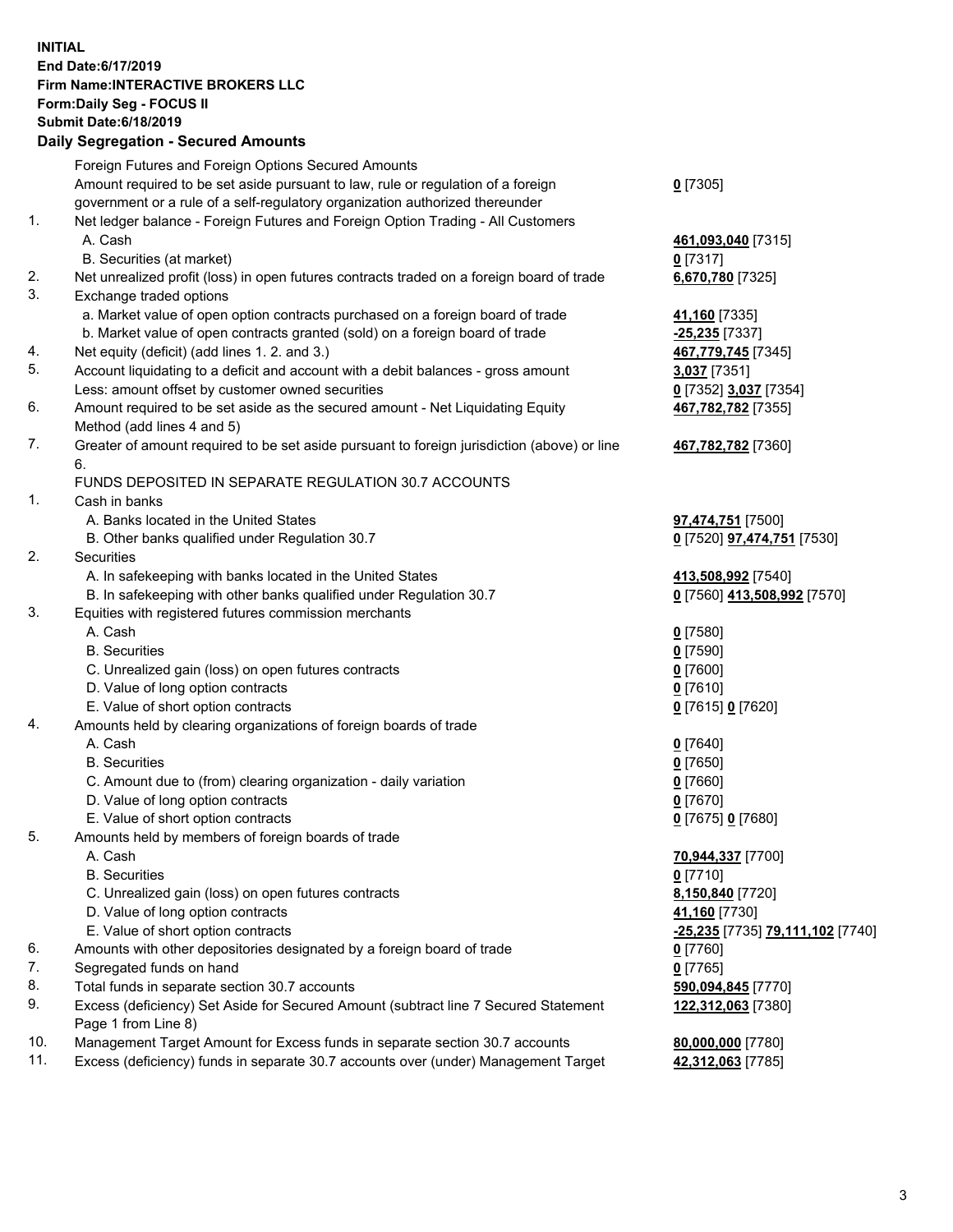**INITIAL End Date:6/17/2019 Firm Name:INTERACTIVE BROKERS LLC Form:Daily Seg - FOCUS II Submit Date:6/18/2019 Daily Segregation - Segregation Statement** SEGREGATION REQUIREMENTS(Section 4d(2) of the CEAct) 1. Net ledger balance A. Cash **3,925,203,373** [7010] B. Securities (at market) **0** [7020] 2. Net unrealized profit (loss) in open futures contracts traded on a contract market **-75,723,569** [7030] 3. Exchange traded options A. Add market value of open option contracts purchased on a contract market **189,747,875** [7032] B. Deduct market value of open option contracts granted (sold) on a contract market **-242,727,036** [7033] 4. Net equity (deficit) (add lines 1, 2 and 3) **3,796,500,643** [7040] 5. Accounts liquidating to a deficit and accounts with debit balances - gross amount **1,215,539** [7045] Less: amount offset by customer securities **0** [7047] **1,215,539** [7050] 6. Amount required to be segregated (add lines 4 and 5) **3,797,716,182** [7060] FUNDS IN SEGREGATED ACCOUNTS 7. Deposited in segregated funds bank accounts A. Cash **736,116,972** [7070] B. Securities representing investments of customers' funds (at market) **1,990,324,085** [7080] C. Securities held for particular customers or option customers in lieu of cash (at market) **0** [7090] 8. Margins on deposit with derivatives clearing organizations of contract markets A. Cash **8,102,652** [7100] B. Securities representing investments of customers' funds (at market) **1,346,924,953** [7110] C. Securities held for particular customers or option customers in lieu of cash (at market) **0** [7120] 9. Net settlement from (to) derivatives clearing organizations of contract markets **-26,965,811** [7130] 10. Exchange traded options A. Value of open long option contracts **189,981,253** [7132] B. Value of open short option contracts **-243,206,324** [7133] 11. Net equities with other FCMs A. Net liquidating equity **0** [7140] B. Securities representing investments of customers' funds (at market) **0** [7160] C. Securities held for particular customers or option customers in lieu of cash (at market) **0** [7170] 12. Segregated funds on hand **0** [7150] 13. Total amount in segregation (add lines 7 through 12) **4,001,277,780** [7180] 14. Excess (deficiency) funds in segregation (subtract line 6 from line 13) **203,561,598** [7190] 15. Management Target Amount for Excess funds in segregation **155,000,000** [7194]

16. Excess (deficiency) funds in segregation over (under) Management Target Amount Excess

**48,561,598** [7198]